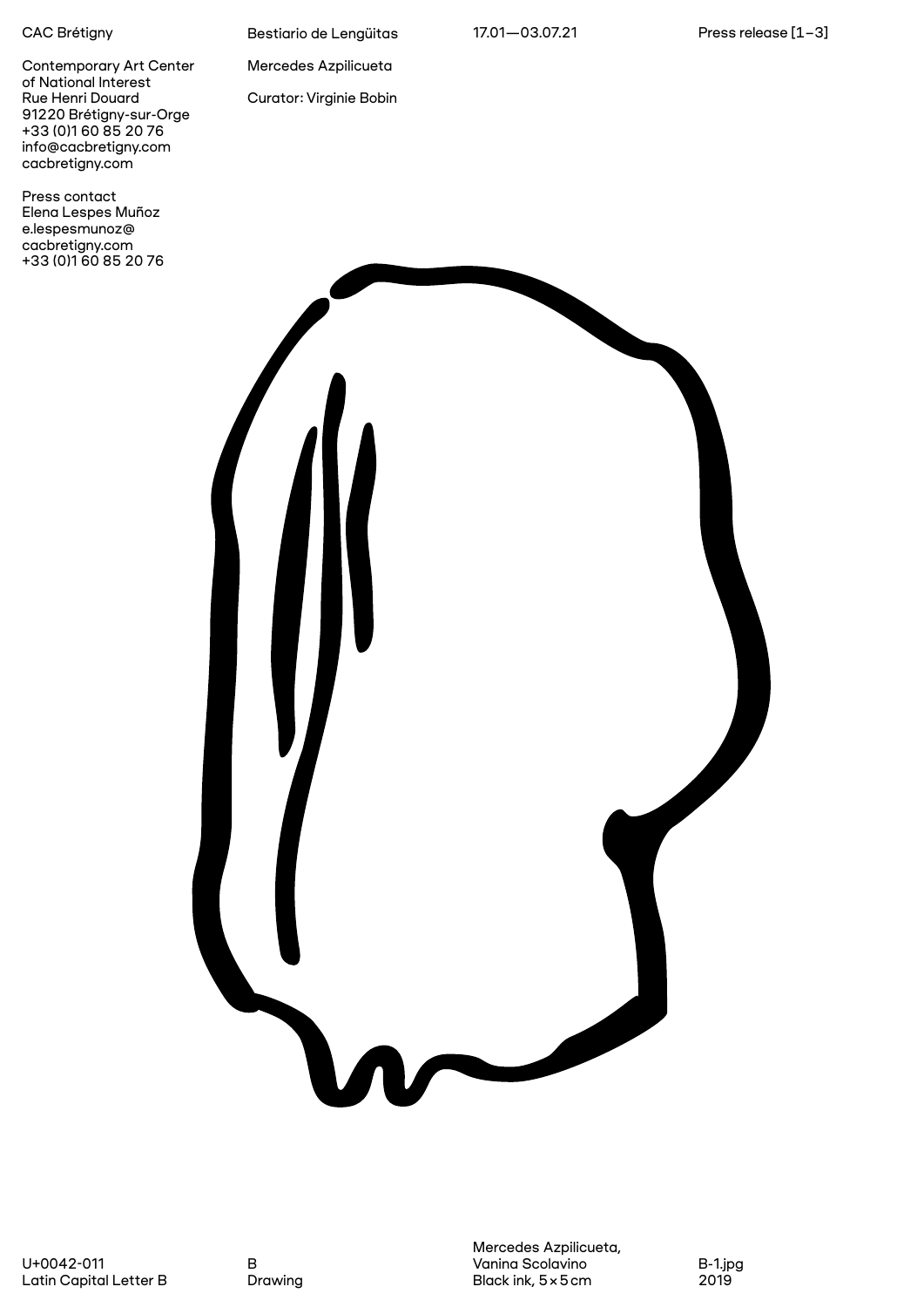"Bestiario de Lengüitas" (Bestiary of Tonguelets) is an evolving project by artist Mercedes Azpilicueta, in dialogue with curator Virginie Bobin. The exhibition follows the thread of a script written by Mercedes Azpilicueta for a performance that has yet to take place. Fueled by workshops, collaborations and rehearsals with artists, researchers, designers, dancers and singers, the works on view invite a choir of grotesque characters to loudly inhabit the stage of that future performance. Using obsolete knowledge systems, "neobarroso" poems, failed translations and ambiguous ingredients, they try to maintain chaos and excess in a world calling for order, efficiency and transparency.

CAC Brétigny presents the final chapter in a series of three exhibitions, which previously took place at CentroCentro (Madrid, 2019) and Museion—Museum of Modern and Contemporary Art, Bozen/Bolzano (Italy, 2020), before returning to Île-de-France, where the project began in 2017 during a residency at Villa Vassilieff—Pernod Ricard Fellowship. In each location, Mercedes Azpilicueta conducted research and conversations with local interlocutors, which resonate in the works on view. Drawings, costumes, embroideries, videos, sound pieces and sculptures can be approached as scores, prototypes, décors, encoded knowledge systems or even characters responding to each other, rather than as autonomous artworks. They are windows into a work-in-progress that proliferates through multiple encounters, friendships and affections.

"Bestiario de Lengüitas" finds inspiration in proto-scientific knowledge devices, blending European medieval imaginaries with Latin American cosmogonies; and bringing together witches, goddesses and muses from both sides of the Atlantic. The protagonists (be they living or dead; existing or fictive; humans, protheses, animals, demons or plants) converse in a polyphony of languages and voices that obfuscate straight narratives. "Bestiario de Lengüitas" invites the viewers into a "New World Baroque"1 kind of movement that favors instability and proliferation over the quest for a single truth.

The main collaborators to the project include: Lucile Sauzet (costumes), Ana Ausín (furniture) and Vanina Scolavino (graphic design), as well as Laura Fernández Antolín (production assistance), Federico García Monfort (sound), Hélène Harder (film), Julien Jassaud (computer programming and robotics), Emmanuelle Lafon (performance), Quiela Nuc (film), Ana Roquero (research), Pauline Simon (performance), Javier Villa (research and performance), Tiago Worm Tirone (sound), students from the Master's in Artistic and Cultural Projects and World Scenes (Paris 8 University) and the Master's in Performing Arts and Visual Culture (University of Castilla—La Mancha and Museo Reina Sofía); and participants in different choral schools in Madrid.

## Virginie Bobin

<sup>1</sup> The "New World Baroque" refers to rebel, mixed and decolonial ramifications of the European Baroque in the colonies of the Americas.